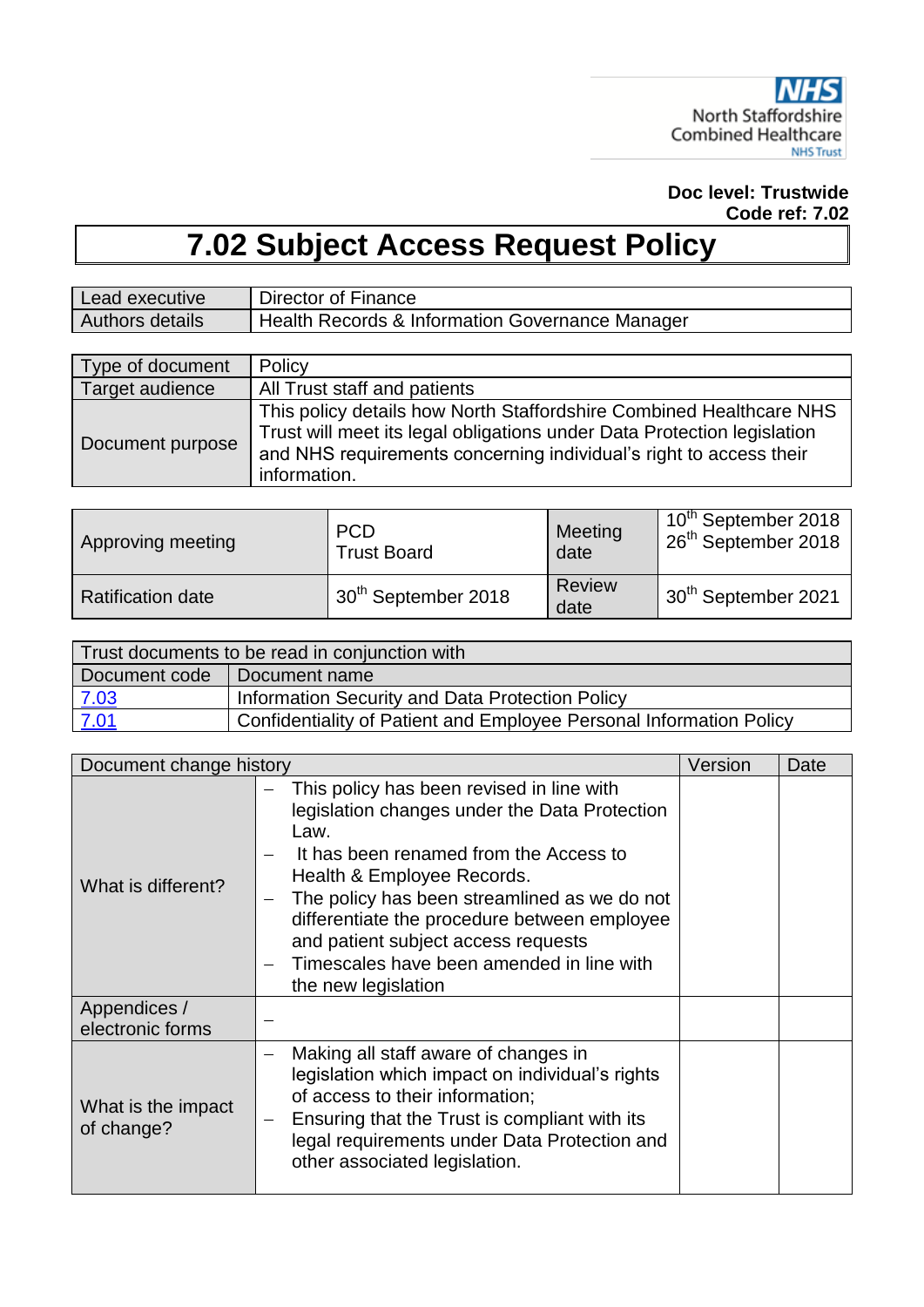| Training     | There are no specific training requirements for this document. Data |
|--------------|---------------------------------------------------------------------|
|              | Protection training is covered under the Data Security Awareness    |
| requirements | national training tool                                              |

| Document consultation |  |  |
|-----------------------|--|--|
| <b>Directorates</b>   |  |  |
| Corporate services    |  |  |
| External agencies     |  |  |

| <b>Financial resource</b> | <b>No</b> |
|---------------------------|-----------|
| . .<br>imr<br>"cations"   |           |

| External references                           |
|-----------------------------------------------|
| 1. Data Protection Bill                       |
| 2. General Data Protection Regulations (GDPR) |
|                                               |

| Monitoring compliance<br>with the processes<br>outlined within this<br>document | Timescales of dealing with subject access requests will be<br>reported and monitored to the Clinical Records & System Design<br>group |
|---------------------------------------------------------------------------------|---------------------------------------------------------------------------------------------------------------------------------------|
|---------------------------------------------------------------------------------|---------------------------------------------------------------------------------------------------------------------------------------|

|                          | <b>Equality Impact Assessment (EIA) - Initial assessment</b>                                                                                                            | Yes/No    | Less favourable /<br>More favourable /<br><b>Mixed impact</b> |
|--------------------------|-------------------------------------------------------------------------------------------------------------------------------------------------------------------------|-----------|---------------------------------------------------------------|
|                          | Does this document affect one or more group(s) less or more favorably than another (see list)?                                                                          |           |                                                               |
|                          | Age (e.g. consider impact on younger people/ older<br>people)                                                                                                           | <b>No</b> |                                                               |
|                          | <b>Disability</b> (remember to consider physical, mental and<br>sensory impairments)                                                                                    | <b>No</b> |                                                               |
|                          | Sex/Gender (any particular M/F gender impact; also<br>consider impact on those responsible for childcare)                                                               | <b>No</b> |                                                               |
| $\overline{\phantom{0}}$ | Gender identity and gender reassignment (i.e. impact<br>on people who identify as trans, non-binary or gender<br>fluid)                                                 | <b>No</b> |                                                               |
|                          | Race / ethnicity / ethnic communities / cultural<br>groups (include those with foreign language needs,<br>including European countries, Roma/travelling<br>communities) | <b>No</b> |                                                               |
|                          | Pregnancy and maternity, including adoption (i.e.<br>impact during pregnancy and the 12 months after;<br>including for both heterosexual and same sex couples)          | <b>No</b> |                                                               |
| $\qquad \qquad -$        | Sexual Orientation (impact on people who identify as<br>lesbian, gay or bi – whether stated as 'out' or not)                                                            | <b>No</b> |                                                               |
|                          | Marriage and/or Civil Partnership (including<br>heterosexual and same sex marriage)                                                                                     | <b>No</b> |                                                               |
| $\overline{\phantom{0}}$ | Religion and/or Belief (includes those with religion and<br>/or belief and those with none)                                                                             | <b>No</b> |                                                               |
| $\overline{\phantom{0}}$ | <b>Other equality groups?</b> (may include groups like those<br>living in poverty, sex workers, asylum seekers, people                                                  |           |                                                               |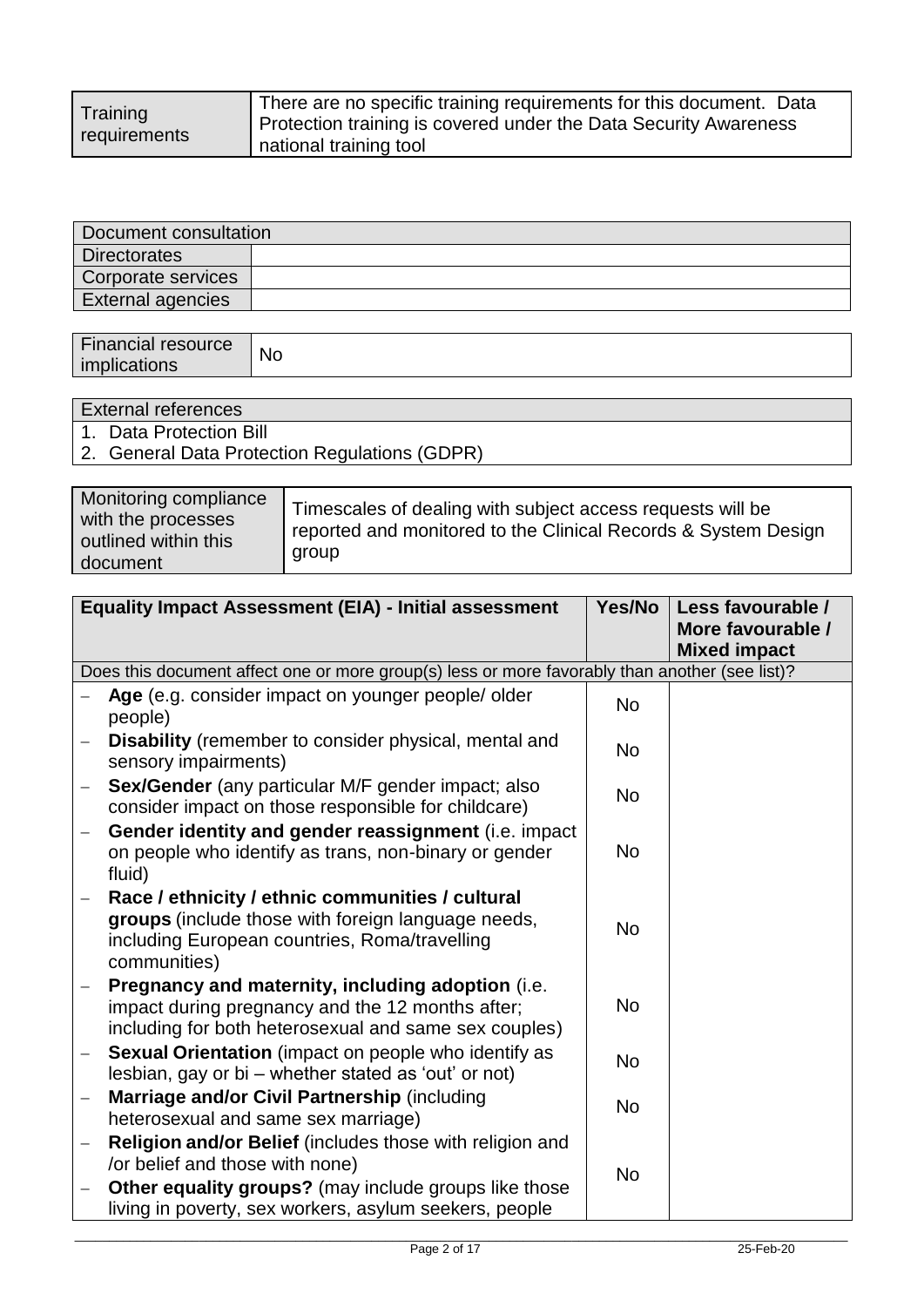| with substance misuse issues, prison and (ex) offending<br>population, Roma/travelling communities, looked after<br>children, local authority care leavers, and any other<br>groups who may be disadvantaged in some way, who<br>may or may not be part of the groups above equality<br>groups)                    |           |  |
|--------------------------------------------------------------------------------------------------------------------------------------------------------------------------------------------------------------------------------------------------------------------------------------------------------------------|-----------|--|
| If you answered yes to any of the above, please provide details below, including evidence<br>supporting differential experience or impact.                                                                                                                                                                         |           |  |
| Enter details here if applicable                                                                                                                                                                                                                                                                                   |           |  |
| If you have identified potential negative impact:                                                                                                                                                                                                                                                                  |           |  |
| Can this impact be avoided?                                                                                                                                                                                                                                                                                        |           |  |
| What alternatives are there to achieving the document without the impact?                                                                                                                                                                                                                                          |           |  |
| Can the impact be reduced by taking different action?                                                                                                                                                                                                                                                              |           |  |
| Enter details here if applicable                                                                                                                                                                                                                                                                                   |           |  |
| Do any differences identified above amount to discrimination                                                                                                                                                                                                                                                       | <b>No</b> |  |
| and the potential for adverse impact in this policy?                                                                                                                                                                                                                                                               |           |  |
| If YES could it still be justifiable e.g. on grounds of                                                                                                                                                                                                                                                            |           |  |
| promoting equality of opportunity for one group? Or any                                                                                                                                                                                                                                                            | N/A       |  |
| other reason                                                                                                                                                                                                                                                                                                       |           |  |
| Enter details here if applicable                                                                                                                                                                                                                                                                                   |           |  |
| Where an adverse, negative or potentially discriminatory impact on one or more equality<br>groups has been identified above, a full EIA should be undertaken. Please refer this to the<br>Diversity and Inclusion Lead, together with any suggestions as to the action required to<br>avoid or reduce this impact. |           |  |
| For advice in relation to any aspect of completing the EIA assessment, please contact the<br>Diversity and Inclusion Lead at Diversity@northstaffs.nhs.uk                                                                                                                                                          |           |  |
| Was a full impact assessment required?                                                                                                                                                                                                                                                                             | <b>No</b> |  |
| What is the level of impact?                                                                                                                                                                                                                                                                                       | Low       |  |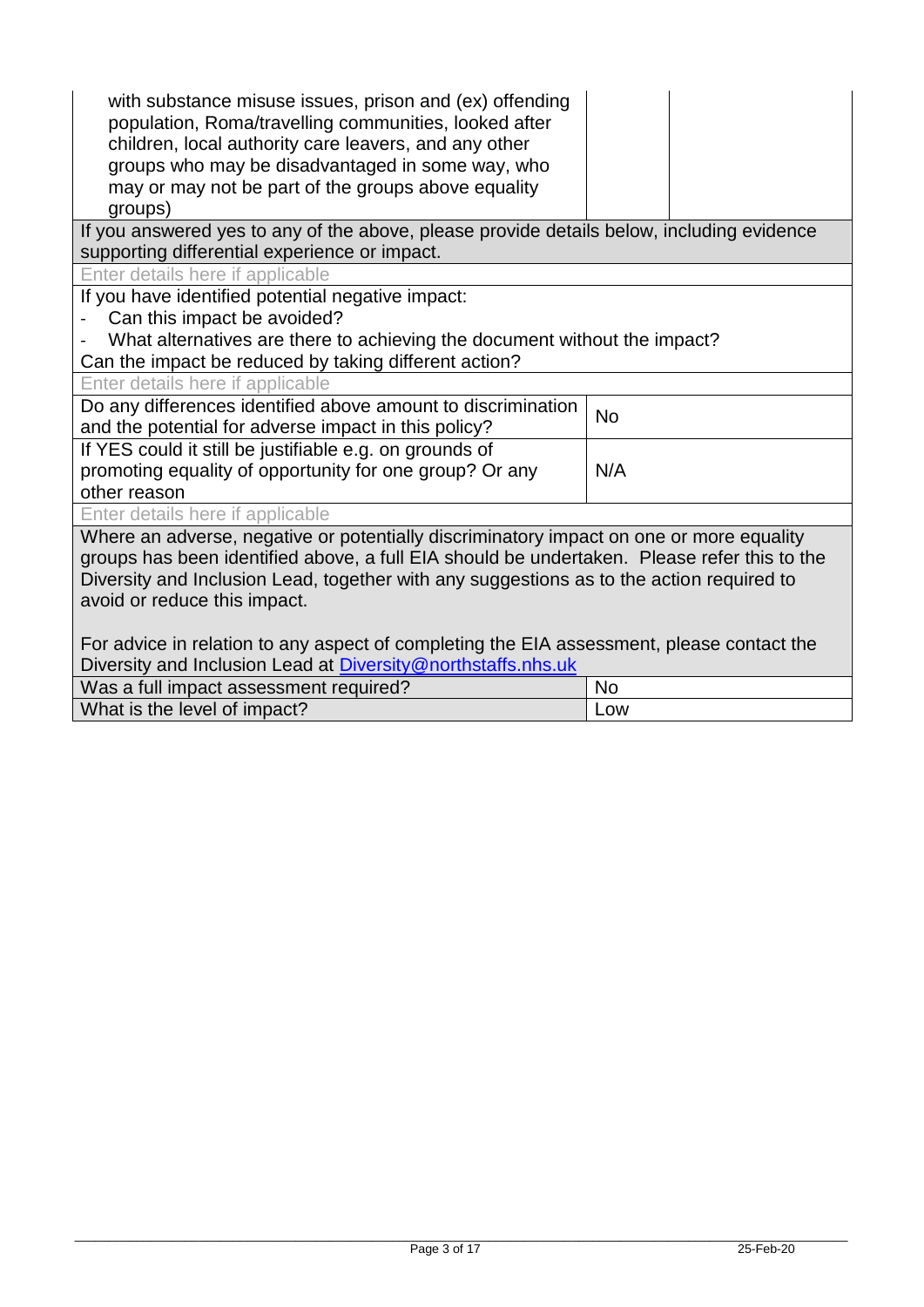# **CONTENTS**

#### Page number

| 1.  |                                                                          | 5  |
|-----|--------------------------------------------------------------------------|----|
| 2.  |                                                                          | 5  |
| 3.  |                                                                          | 5  |
| 4.  |                                                                          | 6  |
| 5.  |                                                                          |    |
| 6.  |                                                                          |    |
| 7.  |                                                                          |    |
| 8.  |                                                                          | 8  |
| 9.  |                                                                          | 8  |
| 10. |                                                                          | 9  |
| 11. | Requests for access to records held by other NHS organisations           | 9  |
| 12. |                                                                          | 9  |
| 13. |                                                                          | 9  |
| 14. |                                                                          | 9  |
| 15. |                                                                          | 10 |
| 16. | Process for applicants who are dissatisfied with the processing of their |    |
|     |                                                                          | 10 |

|                          |                                                                            | 11 |
|--------------------------|----------------------------------------------------------------------------|----|
|                          | Section three Procedure for responding to a subject access request         | 11 |
| Appendix 1               |                                                                            | 13 |
| Appendix 2               | Example of acknowledgement of receipt for a subject access request         | 15 |
| Appendix 3<br>Appendix 4 | Example of letter of refusal to grant access to a full or part of a record | 16 |
|                          |                                                                            | 17 |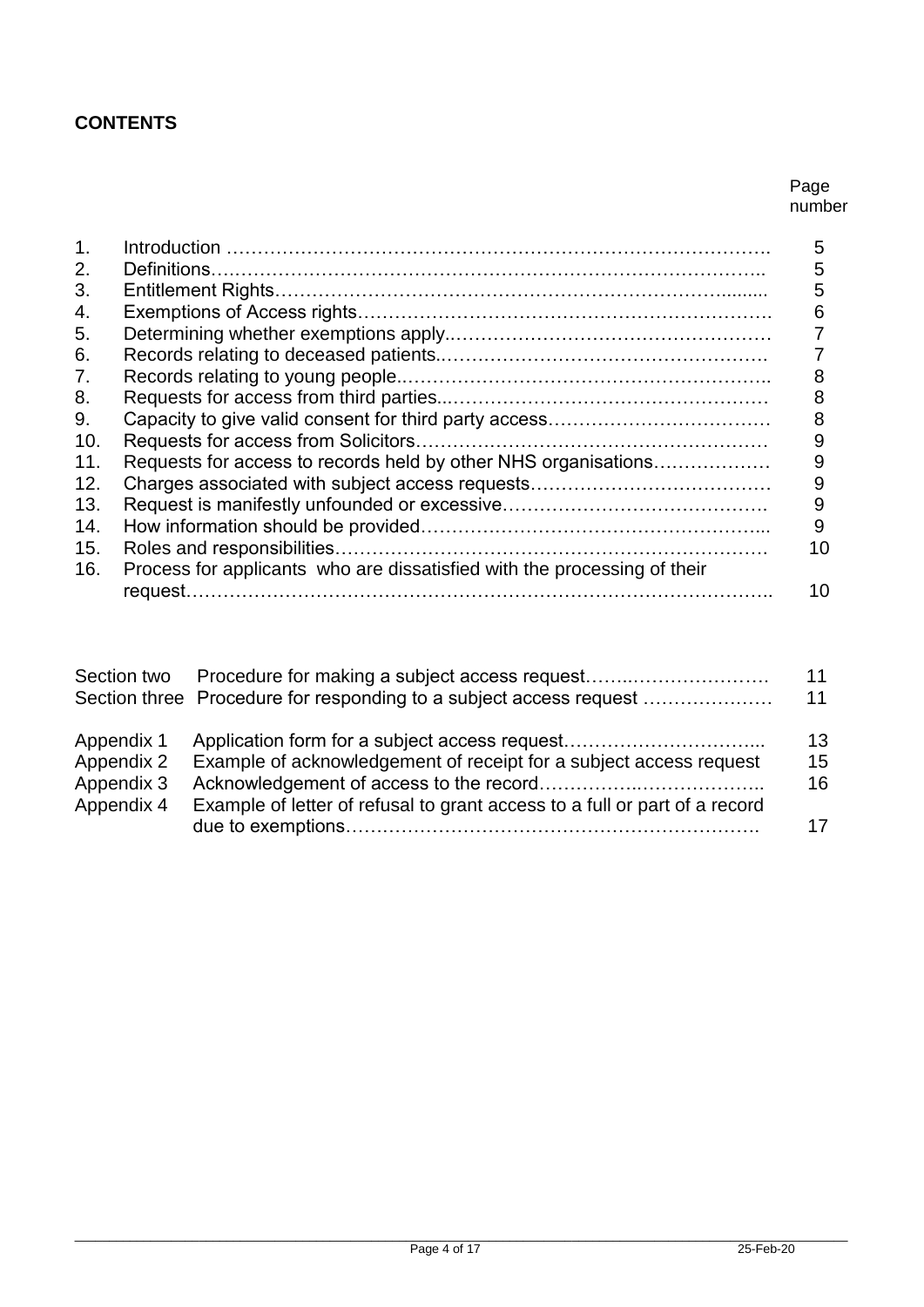# **1. Introduction**

This policy outlines how North Staffordshire Combined Healthcare NHS Trust will meet its legal obligations and NHS requirements concerning individual's access to their information. The requirements within this policy are based upon the current Data Protection legislation and Access to Health Records Act, as they are the key pieces of legislation covering rights to personal information, although other relevant legislation and guidance may be referenced. The legislations listed below also refer to issues of security of personal confidential data:-

- Freedom of Information Act 2000
- Regulation of Investigatory Powers Act 2000
- Crime and Disorder Act 1998
- Computer Misuse Act 1990
- Criminal Justice and Immigration Act 2008
- Health and Social Care Act 2012

Where individuals are applying for access to a deceased person's records the Access to Health Records Act 1990 will be followed.

#### **2. Definitions**

- Personal Data means any information relating to an identifiable living person who can be identified, directly or indirectly.
- Data Subject is defined as a living individual who is the subject of personal data.
- Health record is a record which consists of information relating to the physical or mental health or conditions of an individual and has been made by or on behalf of a health professional in connection with the care of that individual.
- Employee record contains personal data which relates to a living individual who can be identified from that data and which is recorded as part of a relevant filing system.
- Filing system means any structured set of personal data which are accessible according to specific criteria, whether centralised, decentralised or dispersed on a functional or geographical basis.

# **3. Entitlement Rights**

The data subject's rights give entitlement to:

- Be informed whether personal data concerning them is being processed, and where that is the case, access to the personal data
- Data subjects have a right to access all records relating to them, regardless of the age of the record, if the data is held by the Trust then it is accessible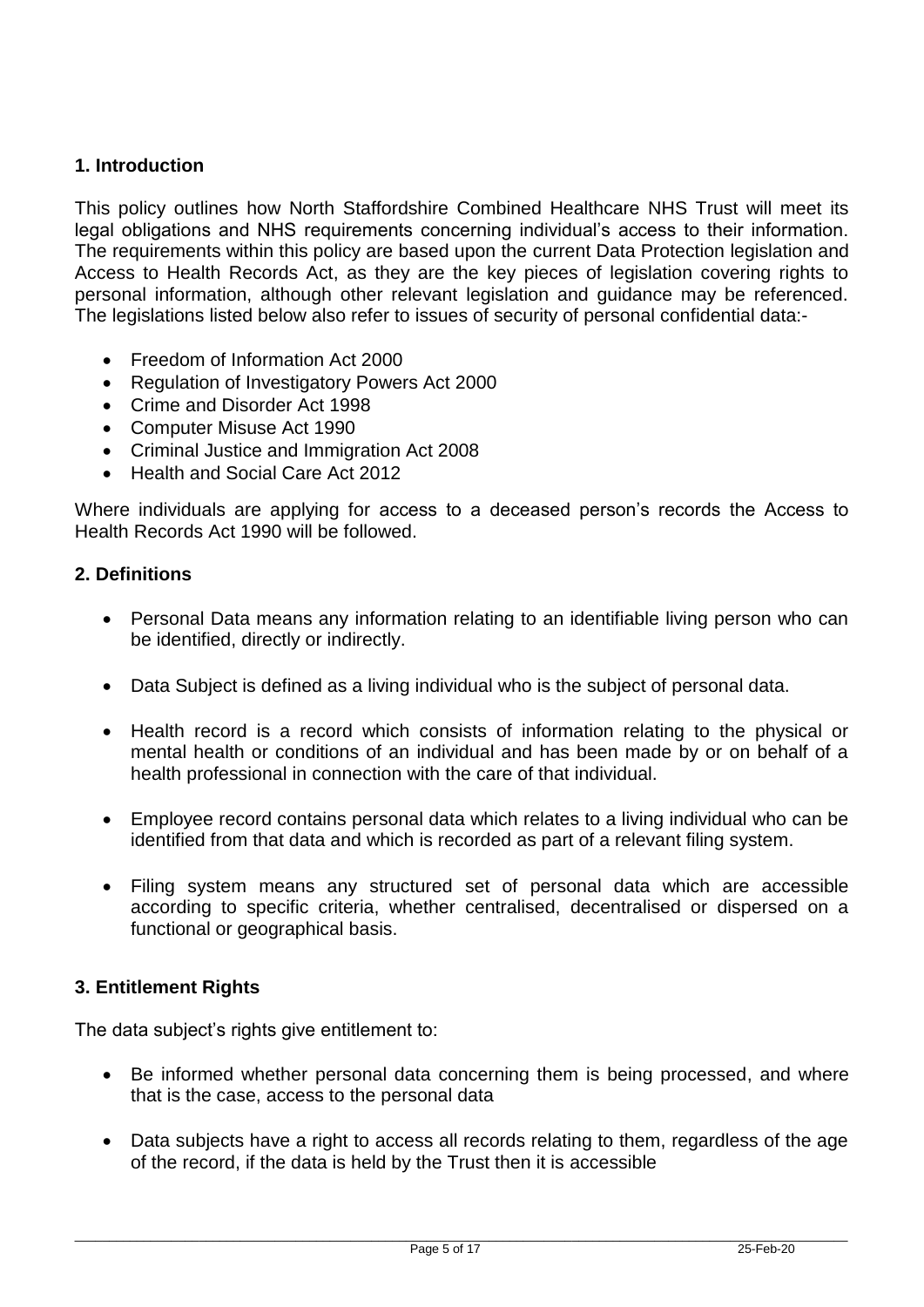- Access to the records will be provided to the applicant within one calendar month of receipt. This can be extended by a further two months where requests are complex or numerous. If this is the case, the data subject must be informed within one month of the receipt of the request and explain why the extension is necessary.
- The Trust will ensure that staff have the necessary training to ensure that they understand the nature and existence of the data subjects rights
- Right to rectification, if the data subject feels that information recorded on their record is incorrect; they should first make an informal approach to the author concerned to discuss the situation in an attempt to have the records amended. Where both parties agree that information is factually inaccurate it should be amended to clearly display the correction whilst ensuring that the original information is legible. An explanation for the correction should also be added. Where the author and data subject disagree about the accuracy of the entry, the Department of Health recommends that the Trust should allow the data subject to include a statement within their record to the effect that they disagree with the content.
- An individual has the right to refer their case direct to the Information Commissioner to assess whether the legal requirements of Data Protection legislation have been met.

# **The Information Commissioner can be contact at:**

| Address:<br><b>Wycliffe House</b><br><b>Water Lane</b> | Telephone: | 0303 123 1113  |
|--------------------------------------------------------|------------|----------------|
| Wilmslow<br>Cheshire<br>SK9 5AF                        | Website:   | www.ico.org.uk |

# **4. Exemptions to Access rights**

Exemptions to data subject's access rights under Data Protection legislation include:

- Information which relates to or identifies a third party Where disclosing the personal data would revel information which relates to and identifies another person (e.g. information provided by a relative – unless that person has consented to the disclosure). These provisions do not apply where the person to be identified is a health or other professional who has either compiled or contributed to the record.
- In the case of personal data consisting of information about the physical or mental health or condition of an individual (i.e. health records) Data Protection legislation provides exemptions from the subject access rights in 2 situations:
	- o **Disclosure could cause serious harm to the physical or mental health or condition of the data subject or any other person** *–* Where permitting access to the data would be likely to cause serious harm to the physical or mental health or condition of the data subject or any other person.
	- o **Third Party application -** Where the request for access is made by another person on behalf of the data subject, such as a parent for a child, access can be refused if the person to whom the information relates has either: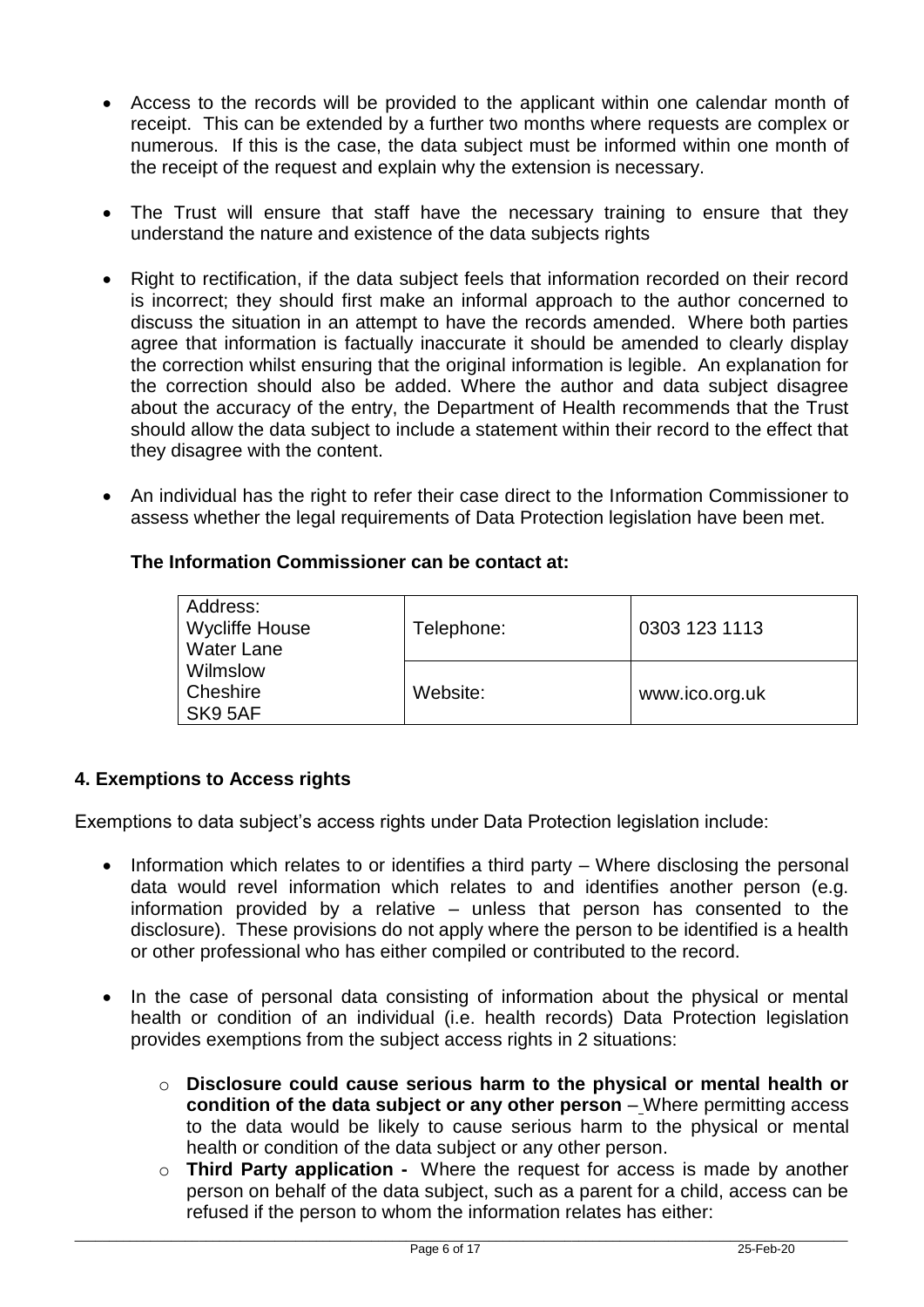- Provided the information in the expectation it would not be disclosed to the applicant or had indicated it should not be so disclosed;
- $-$  If the data was obtained as a result of any examination or investigation to which the individual consented on the basis that information would not be disclosed.

# **5. Determining whether exemptions apply**

- **5.1** As part of processing an application for access to a record, the author of the record will be asked whether they believe that providing access would cause distress or serious harm to the applicant or to a third party mentioned in the record.
- **5.2** Where the application for access to a record is from a third party, the author of the record will be asked whether the individual to whom the record relates gave that information in the expectation that it would not be disclosed.
- **5.3** Where the record being accessed has entries from numerous authors and therefore it would not be feasible to obtain authorisation from all authors, the relevant lead clinician/manager will be asked to provide the opinion on behalf of their colleagues on whether the exemptions to access rights apply.

#### **6. Records relating to deceased patients**

- **6.1** The Access to Health Records Act 1990 remains in force for records of the deceased. The duty of confidentiality survives death. The Act makes provision that an application for access to a health record, or to any part of a health record of a deceased person, may be made by:
	- The patient's personal representative or
	- Any person who may have a claim arising out of the patient's death, unless the record includes a note, made at the patient's request that they did not wish access to be given on such an application.
- **6.2** The personal representative is the only person who has an unqualified right of access to a deceased patient's record and need give no reason for applying for access to a record. Individuals other than the personal representative have a legal right of access under the Act only where they can establish a claim arising from a patient's death.
- **6.3** There is less clarity regarding which individuals may have a claim arising out of the patient's death. Whilst this is accepted to encompass those with a financial claim, determining who these individuals are and whether there are any other types of claim is not straightforward. The decision as to whether a claim actually exists lies with the Trust. In cases where it is not clear whether a claim arises the Trust will seek legal advice.
- **6.4** Where an application is being made on the basis of a claim arising from the deceased's death, applicants must provide evidence to support their claim. Personal representatives will also need to provide evidence of identity.
- **6.5** When one or more of the deceased's relatives ask for access to the record, but other relatives oppose the application, the Trust cannot refuse access to the records to any

\_\_\_\_\_\_\_\_\_\_\_\_\_\_\_\_\_\_\_\_\_\_\_\_\_\_\_\_\_\_\_\_\_\_\_\_\_\_\_\_\_\_\_\_\_\_\_\_\_\_\_\_\_\_\_\_\_\_\_\_\_\_\_\_\_\_\_\_\_\_\_\_\_\_\_\_\_\_\_\_\_\_\_\_\_\_\_\_\_\_\_\_\_\_\_\_\_\_\_\_\_\_\_\_\_\_\_\_\_\_\_\_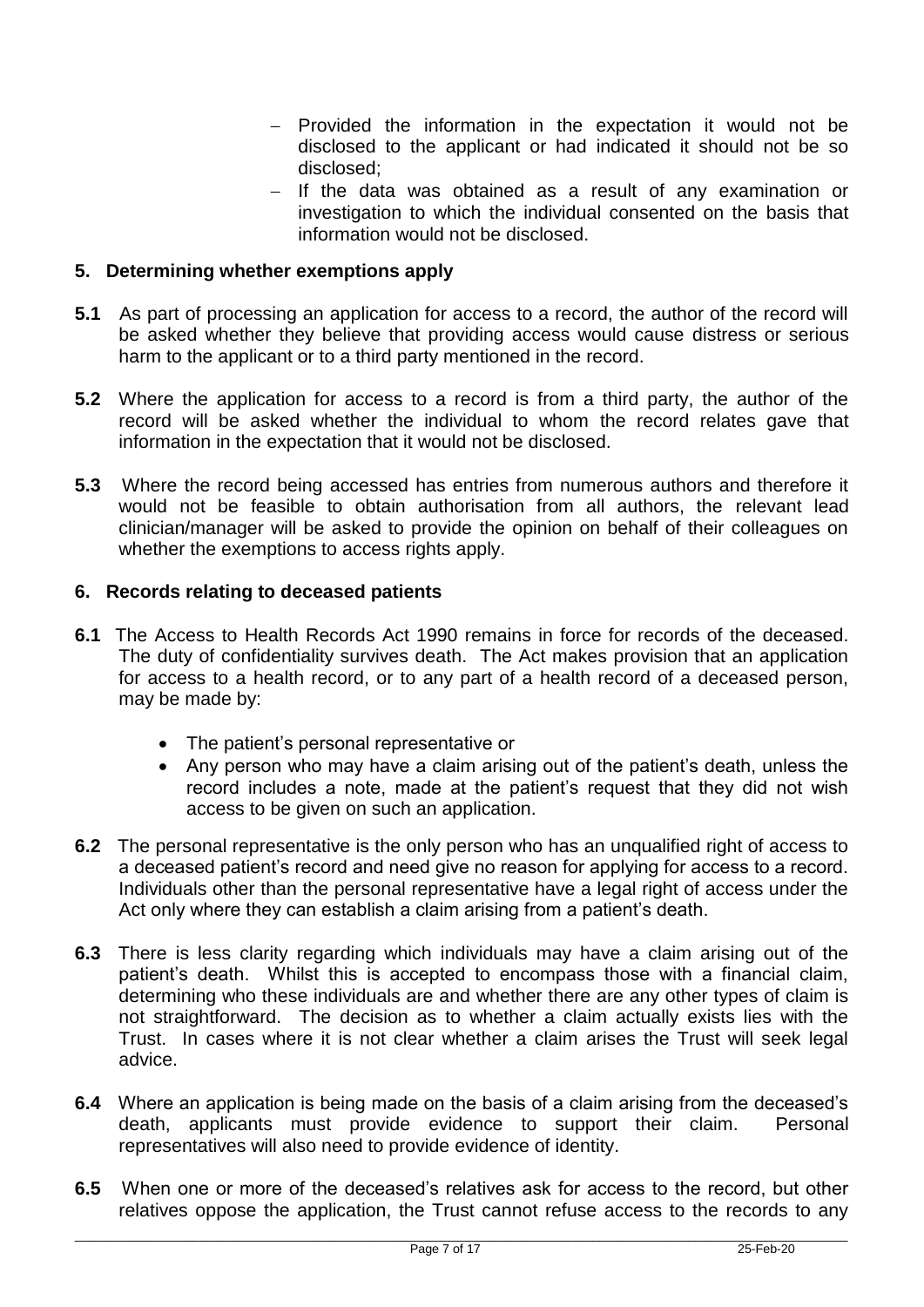person entitled to see them. It is good practice to ask those who are asking for access if the application is in accordance with the wishes of other interested parties.

# **7. Records relating to young people**

- **7.1 Young people aged 16 or 17** are regarded as adults for the purposes of consent to treatment and are therefore entitled to the same duty of confidence as adults. Access to their records should not be provided to a third party, including those with parental responsibility, without the consent of the young person to whom the record relates.
- **7.2 Children under 16** who have the capacity and understanding to take decisions about their own treatment are entitled also to decide whether personal information may be passed on and generally to have their confidence respected. In assessing capacity clinicians must follow a process consistent with legal requirements and record this process clearly in the notes. For children under 16 where the capacity and understanding mentioned previously do not exist, then access to the record will normally be provided to a person having parental responsibility for the child. There may be occasions where the professional view is that providing access to the parent may not be in the best interests of the child. Under such circumstances, advice should be sought from the Trust Legal Manager.
- **7.3** There may be occasions where the consent of the child is withheld but that the clinical opinion is that the information should be shared with the parents. In such cases, it will be essential to demonstrate the justification for providing the information to the third party and that the decision to grant access is documented in the child's record.

#### **8. Requests for access from third parties**

The data protection legislation provides access rights only for the individual to whom the record relates. The person to whom the record relates can authorise another person to make an application of their behalf. Any application for access to a record by a third party will on be processed if the necessary valid consent of the individual to whom the record relates has been provided.

#### **9. Capacity to give valid consent for third party access**

- **9.1** As the law stands, nobody is empowered to give consent on behalf of an adult. However, if a person is unable to give valid consent due to their mental or physical condition, decisions to provide access will in practice usually be made:
	- **For patients:** By the senior health professional concerned
	- **For employees:** By the Head of Department/Senior Manager.

Such decisions will be made taking into account the person's best interests and the views of relatives, carers and employees.

**9.2** Where incapacity to consent exists, access to an individual's records by a third party should only be given to a person with a Lasting Power of Attorney, or who has been appointed Receiver, or on a direction of the court itself. Where a request for access is submitted by a person acting in a Receiver capacity, the Trust will seek to determine the purpose of the access request.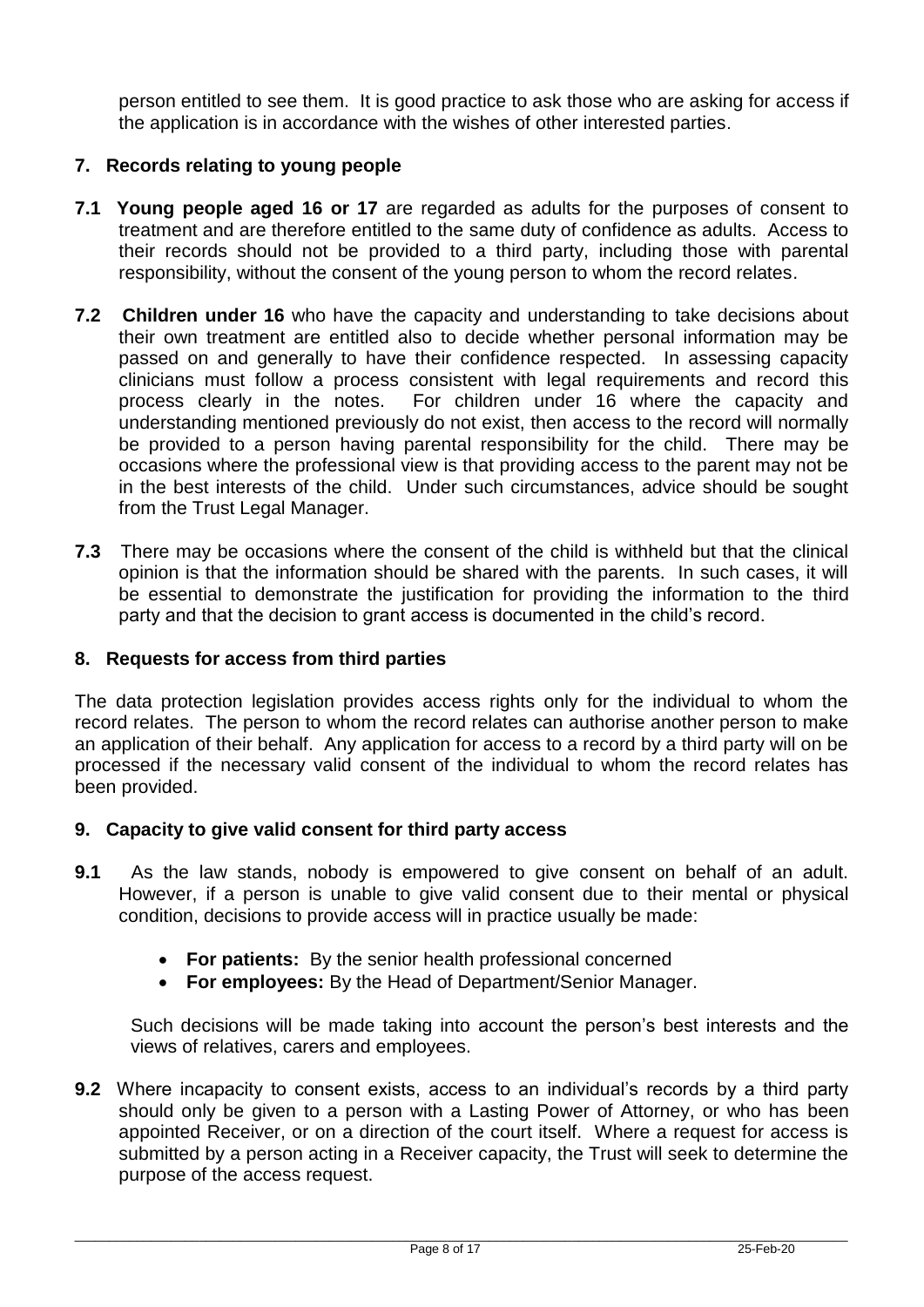**9.3** An earlier refusal to particular information being passed on, given while a person had the capacity to decide, would, unless there are overriding considerations to the contrary, be regarded as decisive in circumstances similar to those envisaged by the individual to whom the information relates

# **10. Requests for access from Solicitors**

A request for records, particularly from a solicitor, can be the earliest indication of a potential claim against the organisation. Access to the records will be provided to the applicant within one calendar month of receipt, this can be extended by a further two months where the request is complex or where there are numerous requests. If this is the case, the data subject must be contacted within one month of the receipt of the request and explain why the extension is necessary. It is essential that any department in receipt of a request for records from a solicitor should forward immediately to the relevant person:-

 $\circ$  All subject access requests – Access to Health Records Administrator

The relevant person to deal with the request should ascertain whether the applicant is contemplating legal action against the Trust. The procedure for Handling Claims against the Trust (policy 4.8) must be followed. If the request does involve legal action against the Trust then the Trust's Legal Manager must be notified.

# **11. Requests for access to records held by other NHS organisations**

If records including notes from other NHS Trusts are contained within the North Staffordshire Combined Healthcare record and the applicant wishes access to this information, the applicant must make a separate application to the relevant organisation.

#### **12. Charges associated with subject access requests**

The Trust will provide a copy of the personal data with no charge. For any further copies requested by the data subject the Trust may charge a reasonable fee based on administrative costs.

#### **13. Request is manifestly unfounded or excessive**

Where requests are manifestly unfounded or excessive, in particular because they are repetitive you can:

- Charge a reasonable fee taking into account the administrative costs of providing the information; or
- Refuse to respond

Where you refuse to respond to a request, you must explain why to the individual, informing them of their right to complain.

#### **14. How information should be provided**

The identity of the person making the request must be verified using reasonable means.

If the request is made electronically the Trust should provide the information in a commonly used electronic format. The applicant must be asked in what media they would like the information provided.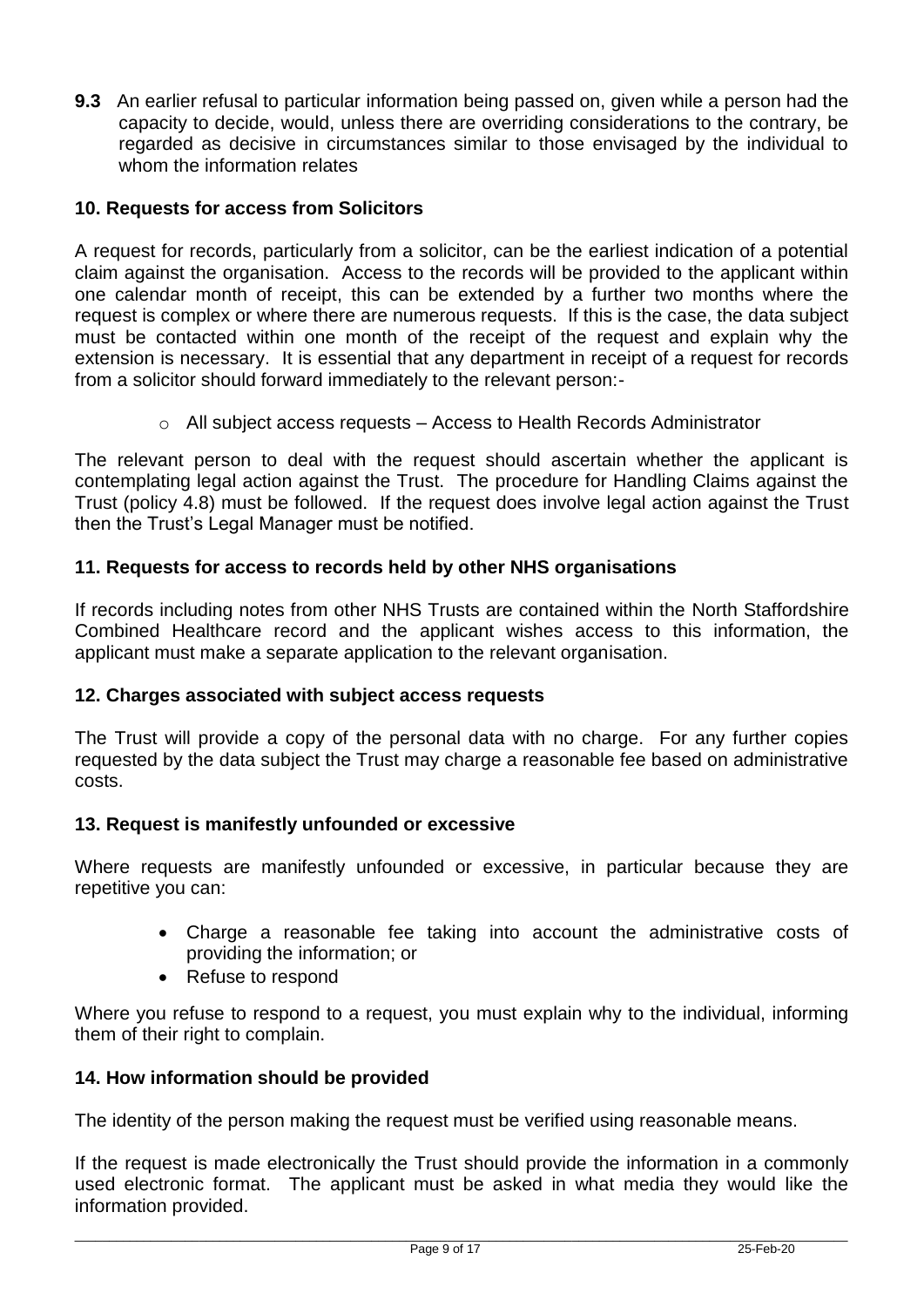# **15. Roles and responsibilities**

- **15.1 Caldicott Guardian –** will support the work to enable effective processing of subject access requests and will advise on options for lawful and ethical processing of information.
- **15.2 Access to Health Records Administrator –** will be responsible for:
	- Receiving and logging all subject access requests
	- Process health record requests or
	- Forward employee or ex-employee subject access requests to the relevant manager for them to process in line with the requirements of this policy and supporting procedure.
	- Ensure they are familiar with the requirements of the Data Protection legislation
	- Maintain a database of subject access requests
	- Report to the Clinical Records & Systems Design Group on a regular basis the number and status of subject access requests.
- **15.3 All Staff –** should ensure that:
	- They are aware of their responsibility to support subject access requests and where in the organisation such requests are ultimately handled
	- Comply with this subject access request policy and procedures
	- Personal confidential data and records relating to individuals are kept secure, accurate, relevant and up to date.

#### **14. Process for applicants who are dissatisfied with the processing of their request**

Applicants have the right to refer their case direct to the Information Commissioner as per section 3 of this policy. Individuals may also apply to the Court if they believe that the Trust has breached the requirements of the Data Protection Law.

It is the Trust's aim, however, that it will do all it can to resolve any dissatisfaction an applicant may have with the processing of their application, locally as a first stage rather than the applicant referring direct to the Information Commissioner or the Court. There are two options that a dissatisfied applicant can pursue internally with the Trust.

- Refer their case in writing to the Chief Executive who will nominate a suitable senior clinician/manager to undertake a review of the case
- Pursue their case via the Trust's complaint procedure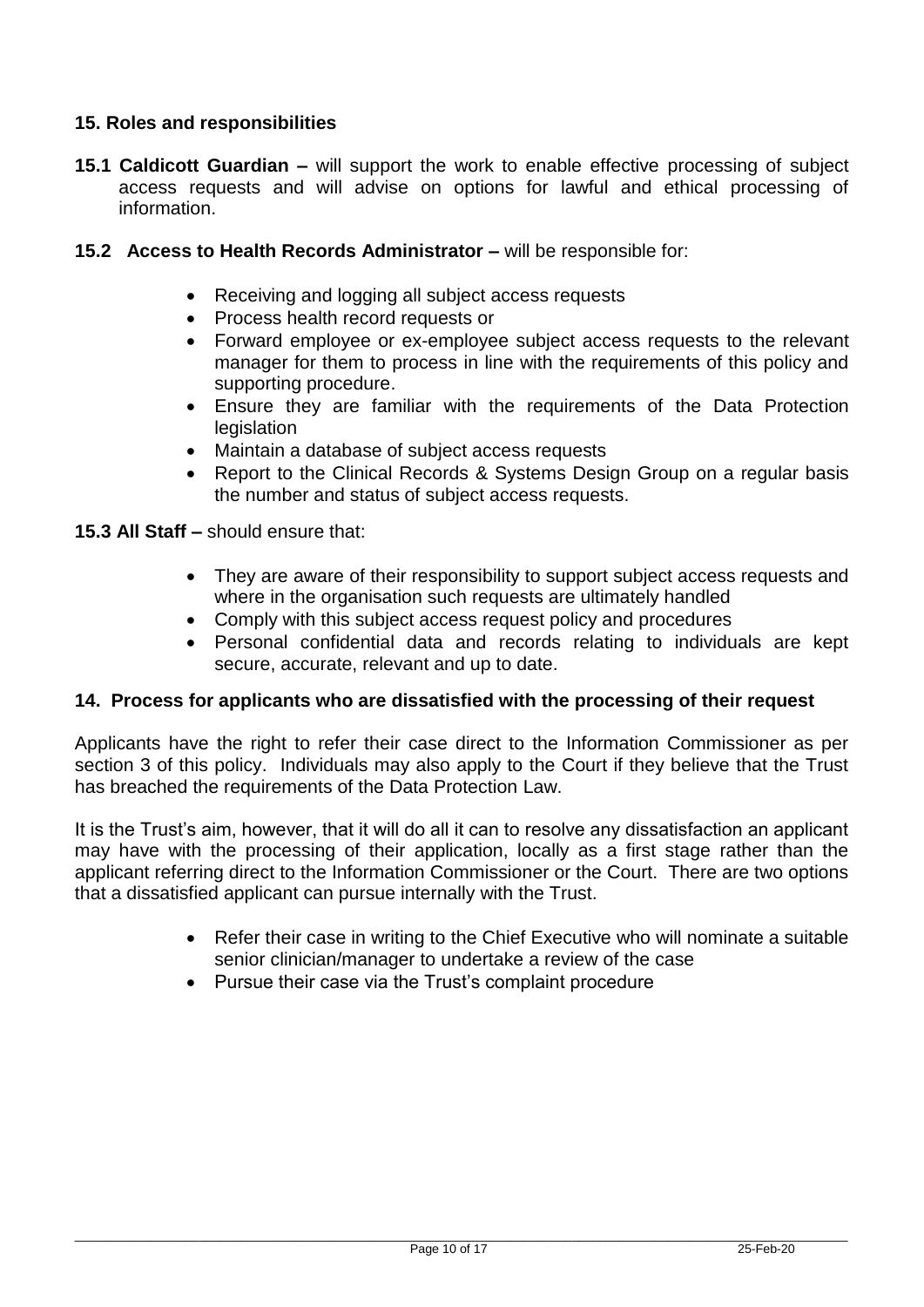# **Section Two**

#### **Procedure for making a subject access requests**

A request for access must be made in writing or the applicant can complete the electronic request form on the Trust website. If a person makes an informal request to a member of staff then the member of staff should provide the person with a subject access request application form (appendix 1), refer them to the electronic form available on the Trust website or to contact the Information Governance Team.

#### **Section three**

#### **Procedure for responding to a subject access request**

- 1. Within 48 hours of receipt of the written request the Access to Health Records Administrator, will send a letter of acknowledgement to the applicant. (appendix 2)
- 2. On receipt of a completed subject access request the Access to Health Records Administrator will:
	- Verify that the person submitting the application is the person to whom the record relates (or the third party is authorised by the person to whom the record relates).
	- Log the receipt of the application to monitor the timescales
	- For health record requests contact the lead clinician to determine whether any exemptions to access rights apply
	- For employee records forward the application to the appropriate manager for them to process the request in line with this policy. The manager must confirm back to the Access to Health Records Administrator when the information has been supplied, so they can update the log and record the timescales that have been met in dealing with the request
- 3. Check if there is any information within the record that identifies a third party. Where an individual seeks access to a record which includes information about others as well as information about themselves there are two equally legitimate but conflicting interests which come into play. Firstly there is the interest of the subject having a full and transparent picture of the information which applies to them and the interests of the other party who features in the record in maintaining their privacy. In determining that balance it will be important to consider what the person to whom the record relates is likely to know, or will be able to ascertain. Where third party information is identified within the record, obtain the necessary consent for disclosure from the third party.
- 4. Where all the above have been satisfactorily determined and it is deemed that no exemptions apply and formal approval has been provided and recorded the Access to Health Records Administrator will obtain the health record relevant to the applicant and provide a copy in an appropriate media. For employee records the appropriate manager will obtain all the relevant records and provide a copy in an appropriate media to the applicant.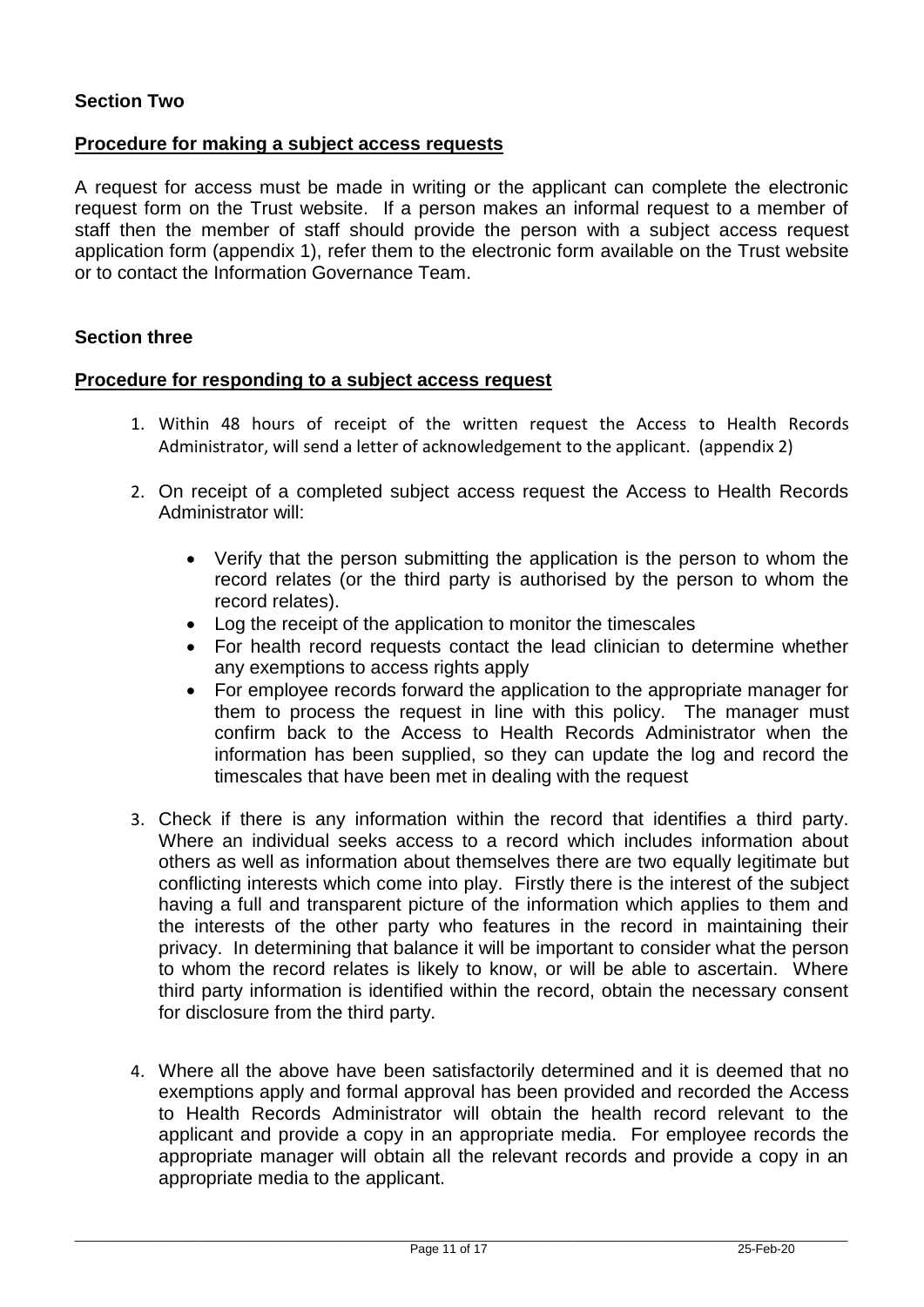- 5. Having received access to their record, the applicant will be requested to sign the acknowledgement form (appendix 3) and once signed this should be filed in the applicants' record together with the completed application form and any other related correspondence associated with the access request.
- 6. Where grounds for refusal of access to the record have been identified the Access to Health Records Administrator will write to the applicant in relation to a health record request or the appropriate manager for an employee request giving a full explanation as to the reason/s of the refusal (appendix 4). The letter of refusal must be filed on the file relating to the person on the application.
- 7. If access to the record cannot be provided with the 1 calendar month timescale due to complexity of the request, then the Access to Health Records Administrator for patient requests or the appropriate manager of employee records must write to the applicant within the 1 calendar month timescale giving a full explanation of the reasons for the delay and provide an indication of when they can expect access to the record. The applicant must be kept up to date with any delays.
- 8. Viewing of records on occasions applicants wish to view a record with a member of staff rather than have copies. In these circumstances it is the responsibility of the care co-ordinator/lead clinician for patient records or the appropriate manager for employee records, to sit with the applicant at a mutually convenient time and place, notified in writing to the applicant. This person will chaperone the viewing of the record and is not expected to be knowledgeable about the contents of the record. If during the inspection of the record the applicant raises any queries on the contents of the record, then a note of the queries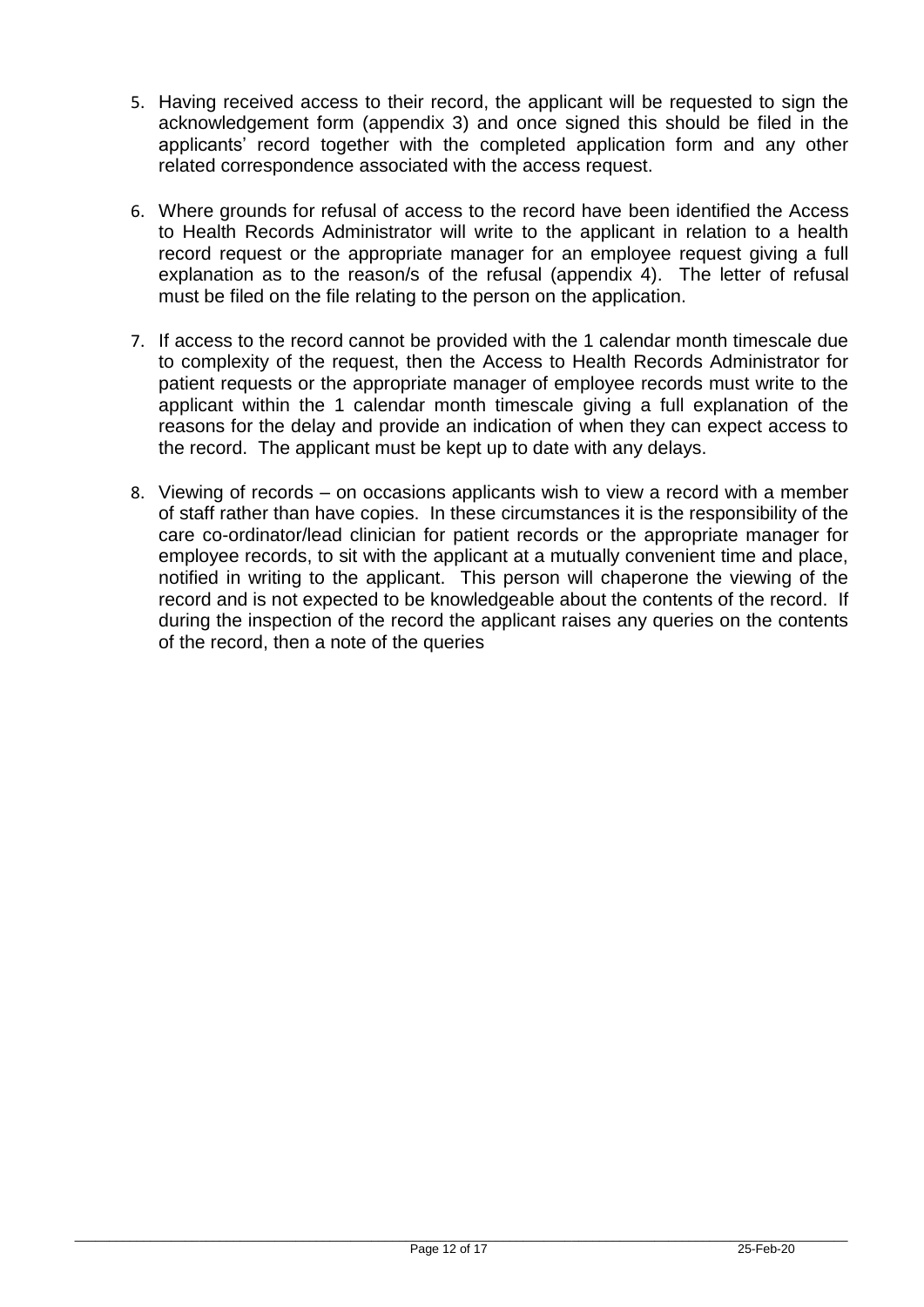

# **Application form for a Subject Access Request**

| <b>Details of the Applicant</b>                                                                                     |                                                                    |                                                              |                                                                                             |  |
|---------------------------------------------------------------------------------------------------------------------|--------------------------------------------------------------------|--------------------------------------------------------------|---------------------------------------------------------------------------------------------|--|
| Name                                                                                                                |                                                                    |                                                              | Title (e.g. Mr, Mrs etc.)                                                                   |  |
| <b>Address</b>                                                                                                      |                                                                    |                                                              |                                                                                             |  |
| Telephone<br><b>Number</b>                                                                                          |                                                                    |                                                              |                                                                                             |  |
| E-mail<br>address                                                                                                   |                                                                    |                                                              |                                                                                             |  |
|                                                                                                                     |                                                                    | Details of whom the record relates (if different from above) |                                                                                             |  |
| Name                                                                                                                |                                                                    |                                                              |                                                                                             |  |
| <b>Address</b>                                                                                                      |                                                                    |                                                              |                                                                                             |  |
| Date of<br><b>Birth</b>                                                                                             |                                                                    | NHS number for<br>patient request                            |                                                                                             |  |
|                                                                                                                     |                                                                    | Employee number<br>for staff request                         |                                                                                             |  |
|                                                                                                                     | Relationship of applicant to the<br>person whom the record relates |                                                              |                                                                                             |  |
| Do you have the written consent<br>of the person to whom the record<br>relates for access?                          |                                                                    | Yes<br>(please attach original<br>written consent)           | No<br>(please provide a reason<br>why you do not have<br>consent below)                     |  |
| Have you made a previous<br>request to access this record?                                                          |                                                                    | Yes<br>If yes when was the<br>request made:                  | No                                                                                          |  |
| Details of the record(s) you wish to have access to                                                                 |                                                                    |                                                              |                                                                                             |  |
| It will make it easier and speedier if you could provide some details of the records you wish to<br>have access to: |                                                                    |                                                              |                                                                                             |  |
| Details of the type of access required                                                                              |                                                                    |                                                              |                                                                                             |  |
| View record only                                                                                                    | Copy of record                                                     |                                                              | If you require a copy please<br>state preferred format e.g.<br>(paper copies, memory stick, |  |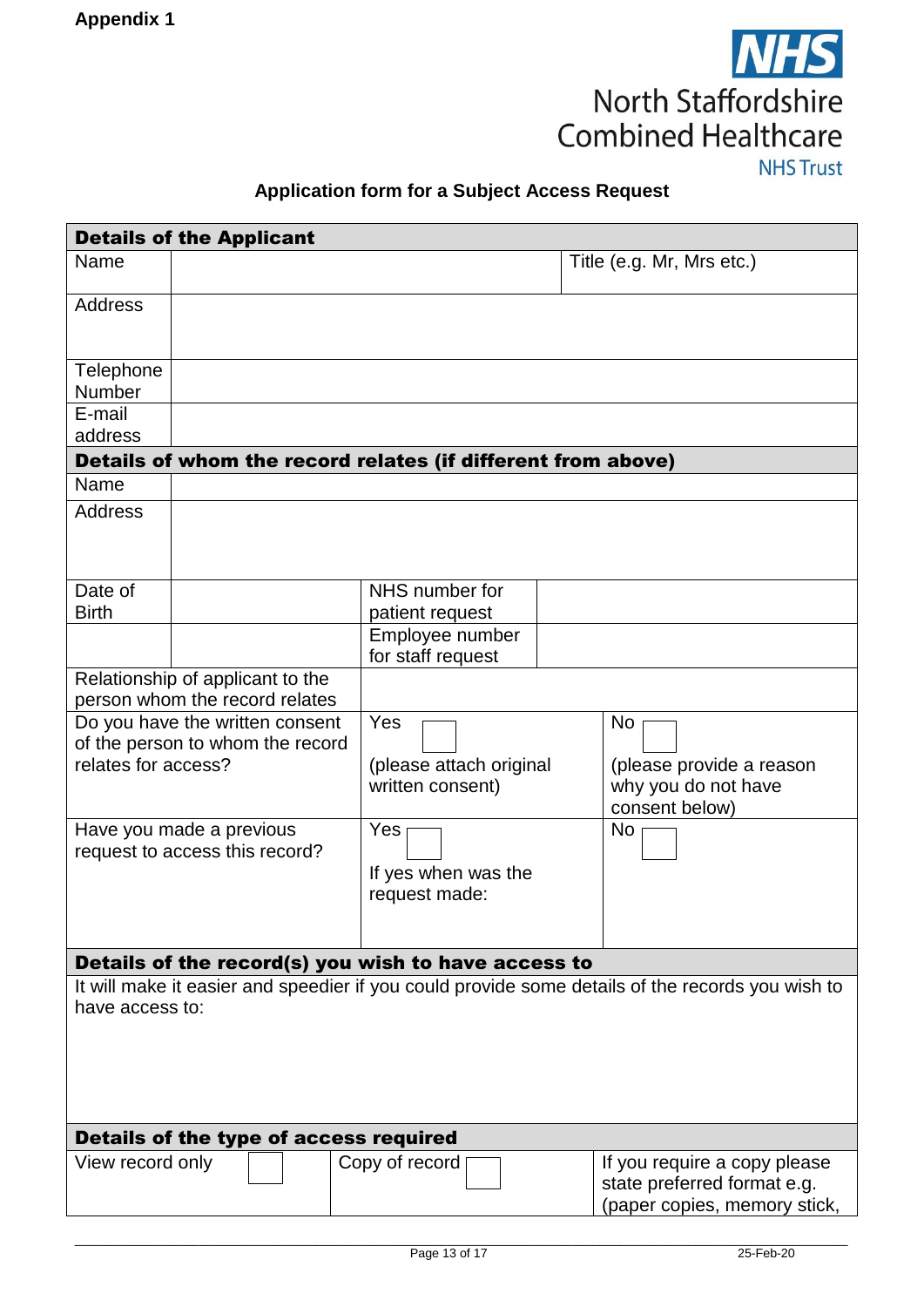|                                                         |       | electronic e-mail etc.) |
|---------------------------------------------------------|-------|-------------------------|
|                                                         |       |                         |
| Reason for requesting access to the record (optional)   |       |                         |
|                                                         |       |                         |
|                                                         |       |                         |
| Any additional information that you may wish to provide |       |                         |
|                                                         |       |                         |
|                                                         |       |                         |
|                                                         |       |                         |
| Signed:                                                 | Date: |                         |
|                                                         |       |                         |

Please return the completed form to:

The Information Governance Team Health Records Department Lawton House Bellringer Road Trentham Stoke-On-Trent, ST4 8HH.

Or email to [nscht.informationgovernance@combined.nhs.uk](mailto:nscht.informationgovernance@combined.nhs.uk)

**Kindly supply a form of identification e.g. passport, driving license, utility bill etc. with your application.**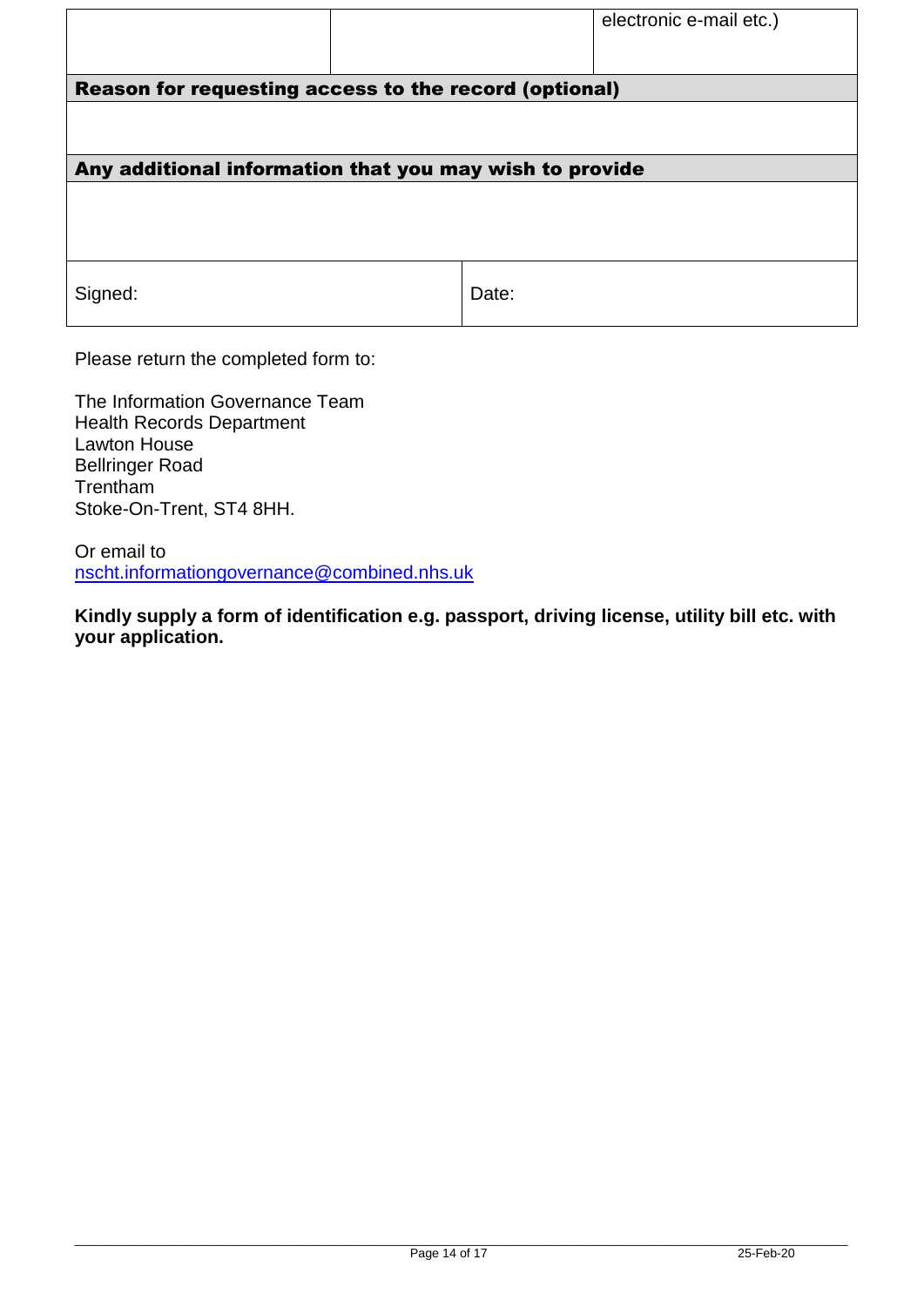# **Appendix 2**

# **Example of acknowledgement of receipt for a subject access request application**

I am writing to acknowledge receipt of your application for access to your personal information.

The Trust is committed to provide you with access to your records without undue delay.

Under Data Protection legislation we have a statutory requirement to provide access to your record within 1 calendar month, this can be extended by a further month if your application is multiple or complex. We will contact you within the first month if there is going to be a delay and provide a full explanation as to the reason for any delay.

The Trust will write to you again once your information is available to arrange appropriate access to the information.

If you have any queries please do not hesitate to contact me.

Yours sincerely

Author signature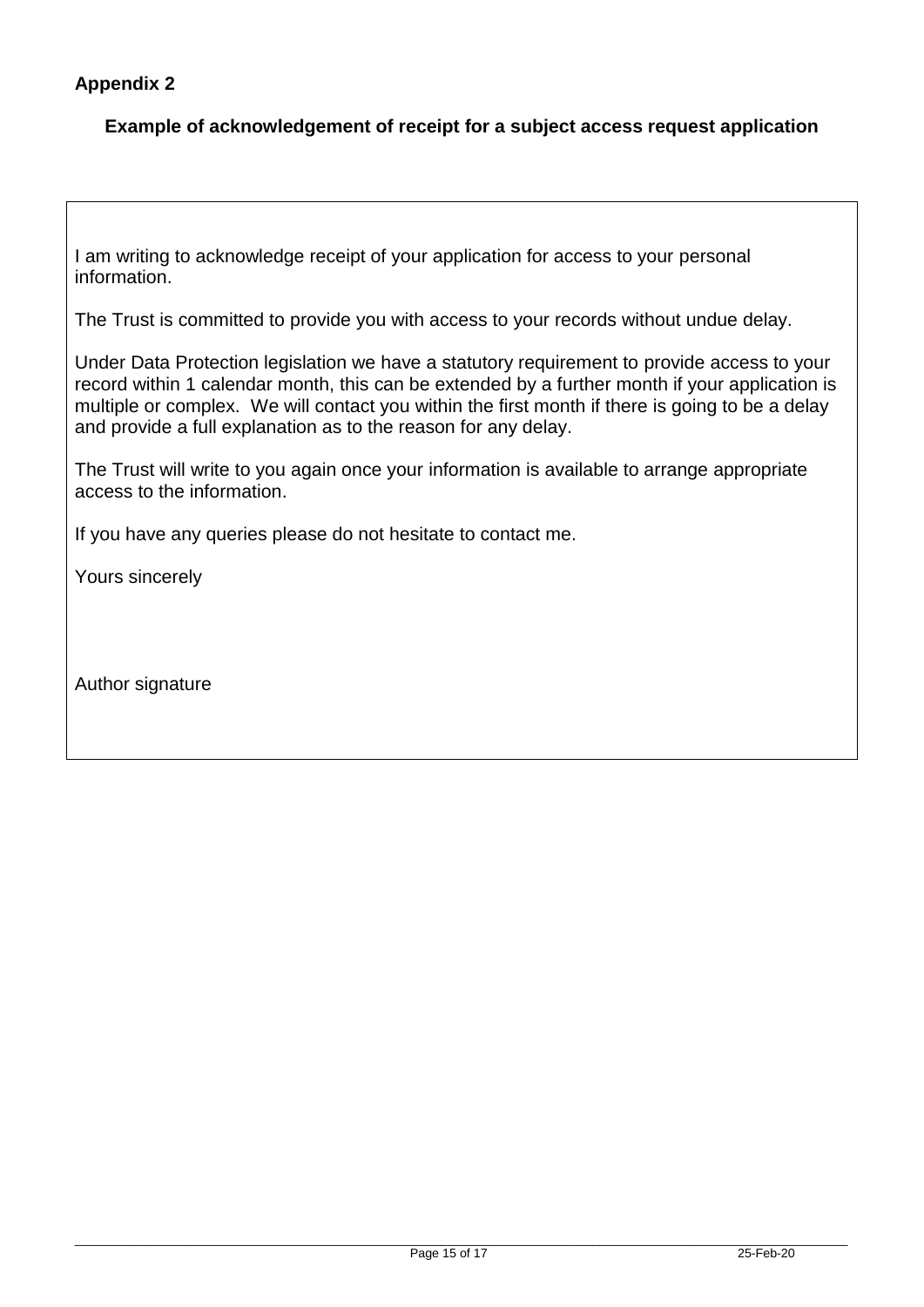

# **Appendix 3**

# Acknowledgement of access to the information

Please read and sign this form to confirm that you have been given access to the information requested.

| <b>Details of the applicant</b> |                                   |                                                                                    |                           |  |
|---------------------------------|-----------------------------------|------------------------------------------------------------------------------------|---------------------------|--|
| Name                            |                                   |                                                                                    | Title (e.g. Mr, Mrs etc.) |  |
| <b>Address</b>                  |                                   |                                                                                    |                           |  |
| Telephone                       |                                   |                                                                                    |                           |  |
| Number<br>E-mail                |                                   |                                                                                    |                           |  |
| address                         |                                   |                                                                                    |                           |  |
|                                 |                                   |                                                                                    |                           |  |
|                                 |                                   | Details of the person to whom the record relates (if different from the applicant) |                           |  |
| Name                            |                                   |                                                                                    | Title (e.g. Mr, Mrs etc.) |  |
| <b>Address</b>                  |                                   |                                                                                    |                           |  |
| Date of<br><b>Birth</b>         |                                   | NHS number for patient<br>requests                                                 |                           |  |
|                                 |                                   | Employee number of staff<br>requests                                               |                           |  |
|                                 | <b>Details of access provided</b> |                                                                                    |                           |  |
| Date access provided            |                                   |                                                                                    |                           |  |
| Details of records provided     |                                   |                                                                                    |                           |  |
|                                 | Format of how records have        |                                                                                    |                           |  |
|                                 | been provided (e.g. viewed,       |                                                                                    |                           |  |
|                                 | paper copies, memory stick)       |                                                                                    | Date                      |  |
| Signed                          |                                   |                                                                                    |                           |  |

Please return the signed form to: Information Governance Team, Health Records Department, Lawton House, Bellringer Road, Trentham, Stoke-On-Trent, ST4 8HH.

Or e-mail to:

[nscht.informationgovernance@combined.nhs.uk](mailto:nscht.informationgovernance@combined.nhs.uk)